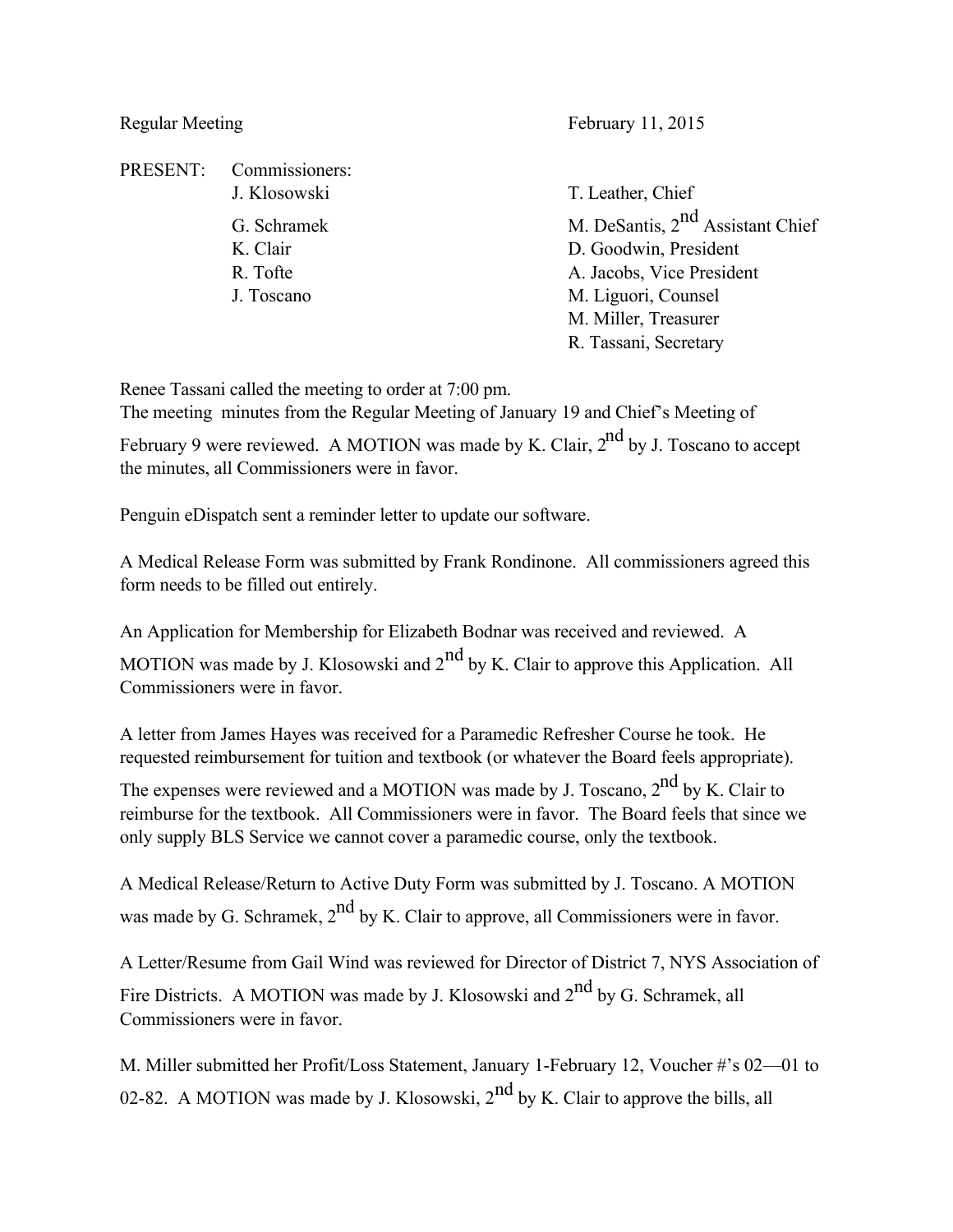Commissioners were in favor.

T. Leather spoke about I/T Information. He is working with T. Lannon. K. Clair suggested possibly looking into another vendor to have a look at our systems.M. Liguori also has contacts in this area of expertise.

K. Clair spoke about the Elevator that is out of service. We received a bill for this elevator which we will hold onto for now.

The hot water heater broke at the Main Station, therefore, was replaced.

The Hydrant at Station 1 was cleaned out.R. Tofte reported that the check valve needs to be replaced (not holding) and an Air Tank needs to be put into Station 1. R. Tofte received information from Lumar Plumbing & Heating regarding:

> -Disconnecting the Piping in the Garage Area/Install new fill valve/disconnect connection outside of fitting tie in and maintain pressure on suction and discharge lines.

Rick will be getting quotes from other places to get this work done. KITCHEN EQUIPMENT

A gas line needs to be run in the Day Room. A MOTION was made by J. Klosowski, 2<sup>nd</sup> by K. Clair to approve this expense, all Commissioners were in favor.

A request was made to purchase a Stove from Home Depot. A MOTION was made by J.

Klosowski,  $2^{nd}$  by J. Toscano to make this purchase, all Commissioners were in favor. A request was made to purchase a Hood from Maloney Carpentry. A MOTION was made by

J. Klosowski,  $2<sup>nd</sup>$  by G. Schramek to make this purchase, all Commissioners were in favor. A request was made to purchase cabinets/countertop from Home Depot. A MOTION was

made J. Klosowski,  $2^{nd}$  by R. Tofte to make this purchase, all Commissioners were in favor. FIRE/EMS EQUIPMENT

Re-cap from 2/9/15 meeting:

Request to purchase: Hurst Tool for 11-6-1 and 11-2-3 and Hoses which come in yellow and

grey. A MOTION was made by J. Klosowski,  $2<sup>nd</sup>$  by K. Clair to make this purchase, all Commissioners were in favor.

Request to purchase: Grip Hoist (with 60' cable) for Rescue Company. A MOTION was made by K. Clair,  $2<sup>nd</sup>$  by J. Toscano to make this purchase, all Commissioners were in favor.

Request to purchase 30" Brow Lights from Rigid Industries for 11-2-3 and 11-2-5. A

MOTION was made by J. Toscano,  $2<sup>nd</sup>$  by K. Clair to make this purchase, all Commissioners were in favor.

Request to purchase Pillar Lights for Chief's Cars. This request was declined unanimously. K. Clair reported that 11-2-3 and 11-2-1 have no chains to pull. A request was made to order

chains and accessories. A MOTION was made by G. Schramek,  $2^{nd}$  by K. Clair to make this purchase , all Commissioners were in favor.

Front Bumper of 11-7-1 is damaged, also the upper/lower shields. R. Tofte looked into the cost